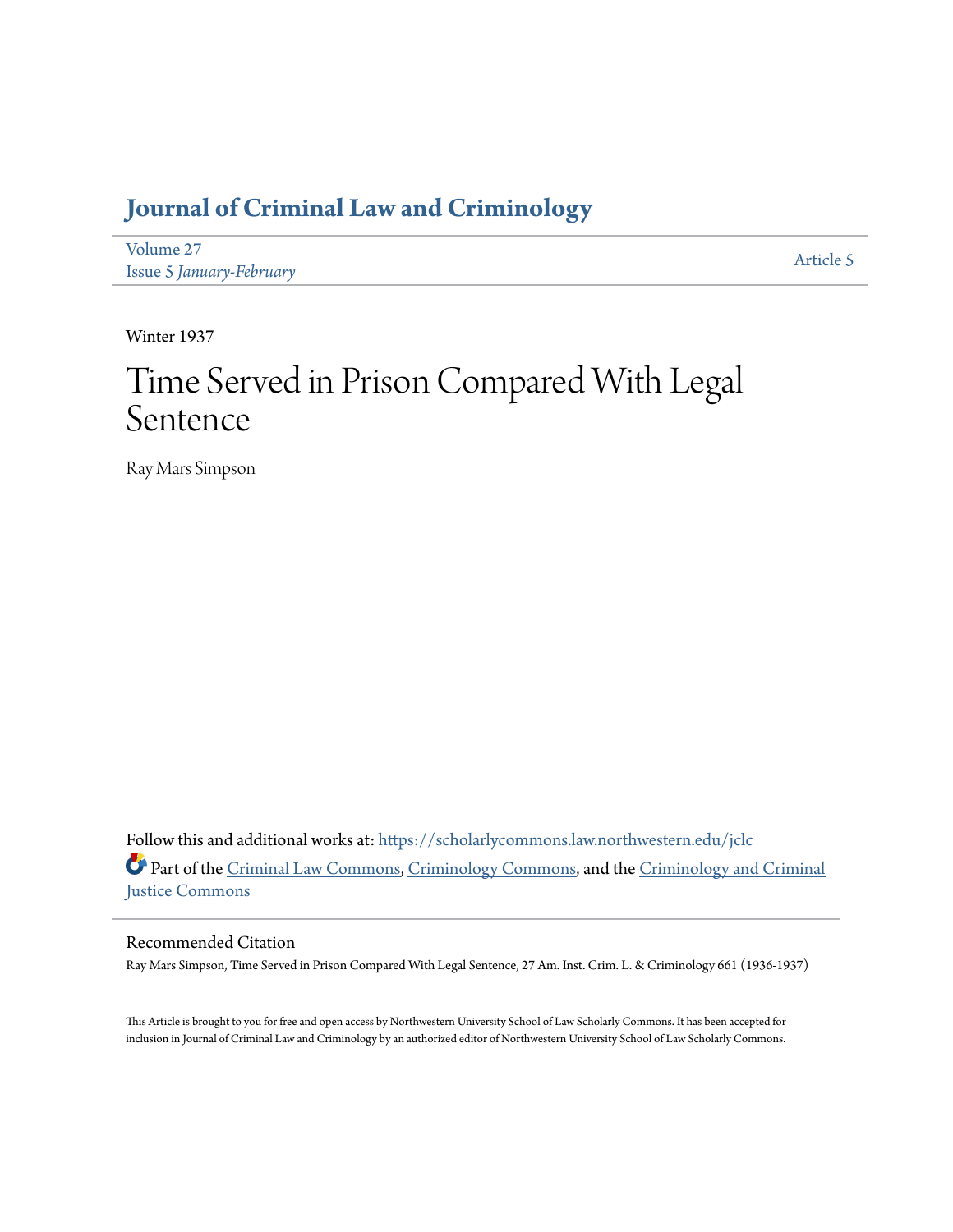# TIME SERVED IN PRISON COMPARED WITH LEGAL SENTENCE

#### **RAY MARS** SIMPSON'

This paper deals with 4279 prisoners discharged or paroled from The Illinois State Penitentiary (Joliet Branch) since **1920.** It is presented to show the relationship between legal stipulations and the actual release or parole practices in Illinois. An attempt is made to present an unbiased account of established precedent covering the past sixteen years.

In Table I the average time actually spent in prison for a given crime is compared with the penalty imposed by the law. For example, the average time spent in prison by the group of **176** murderers considered at the top of the list was 11 years while the statutes impose the death penalty or a sentence of from 14 years to life depending upon the circumstances involved in the crime. Many readers will no doubt be surprised to learn that this group of murderers actually served less time in prison than the minimum established by law!

The averages used in Table I deal only with individuals released from prison. Since in actual fact very few persons spend a lifetime in prison the data presented here should prove of particular interest. It might clarify matters to state that on December 31st, **1930** (for example) there were **319** men in a total population of 4426 inmates who were serving life sentences in the Joliet Branch of The Illinois State Penitentiary for murder, robbery, burglary or sex offenses. With possibly four or five exceptions the number of cases considered in the table should give fairly reliable averages.

Several agencies are employed in determining the amount of time a prisoner actually remains in prison for committing a crime in Illinois. In the first place the Indeterminate Sentence Law (1899) stipulates that all prisoners are eligible for parole upon the expiration of the minimum period of sentence. Prisoners sentenced for life are entitled to parole after serving twenty years. All of the 4279 prisoners considered in this study were under indeterminate sentence with the exception of those committed for murder, rape or kidnaping. If the offender did not plead guilty the jury set a

**<sup>1</sup>** Department of Psychology, Northwestern University.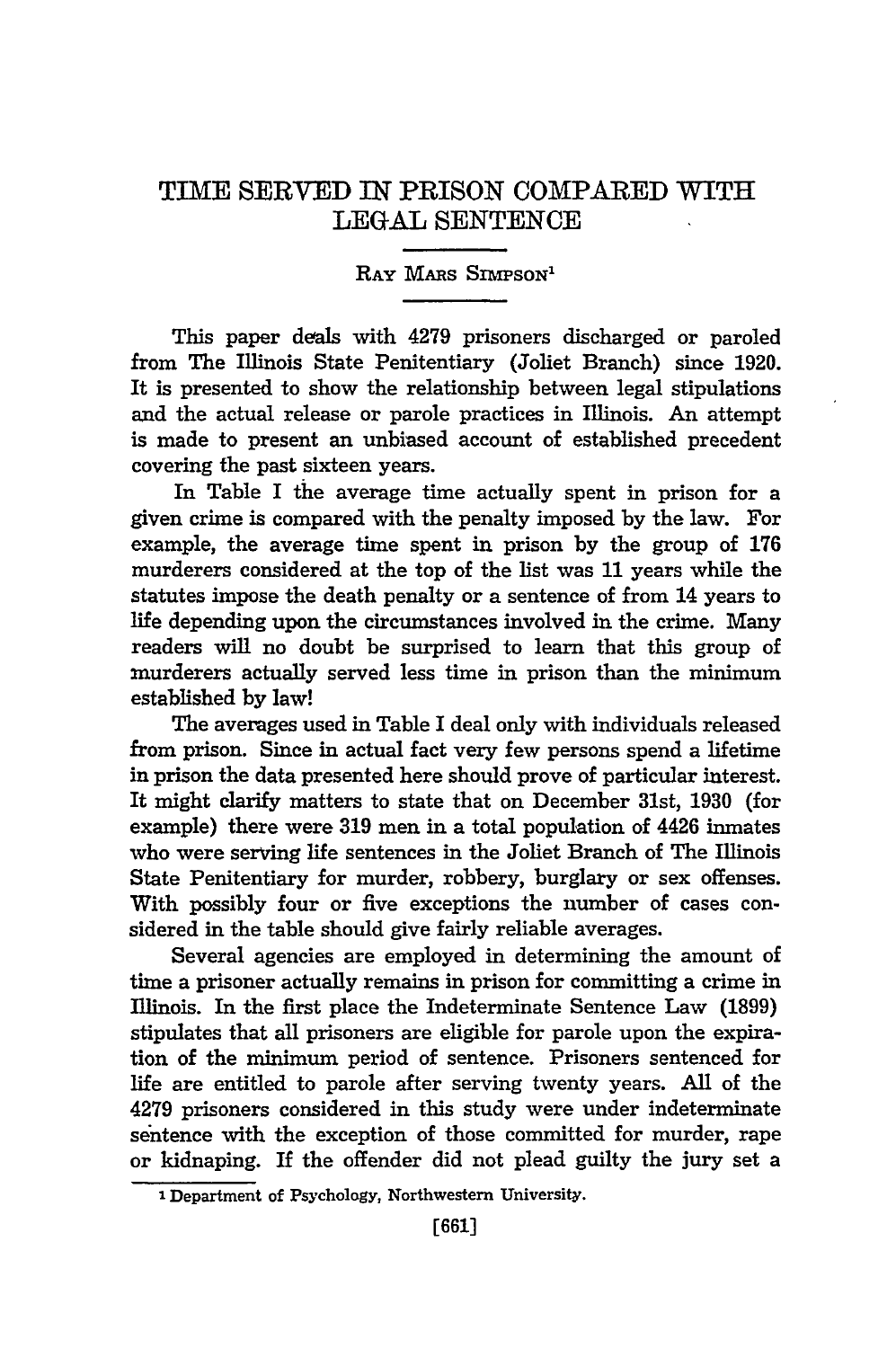#### **TABLE** I

#### *Legal Penalties' and Release Practice in Illinois*

|            |                                     |                                            | Average Time                    | No.         |
|------------|-------------------------------------|--------------------------------------------|---------------------------------|-------------|
|            |                                     | Legal                                      | <b>Actually Spent</b>           | of          |
|            | Crime                               | Penalty                                    | in Prison                       | Cases       |
| 1.         | Murder                              | 14 yrs.-Life or<br>Death                   | l'1 yrs.                        | 176         |
| 2.         | Rape                                | 1 yr.-Life                                 | 2 yrs. 8 mo.                    | 254         |
| 3.         | Kidnaping                           | 1 yr.–Life                                 | 2 yrs. 10 mo.                   | 6           |
| 4.         | Robbery (armed)                     | 1 yr.-Life                                 | 6 yrs. 10 mo.                   | 244         |
| 5.         | Burglary                            | 1 yr.-Life                                 | $3 \text{ yrs. } 8 \text{ mo.}$ | 836         |
| 6.         | Incest                              | 1 yr.-20 yrs.                              | $3 \text{ yrs. } 9 \text{ mo.}$ | 32          |
| 7.         | Crime vs. Children                  | $1$ yr.-20 yrs.                            | 5 mo.<br>3 yrs.                 | 35          |
| 8.         | Arson                               | 1 yr.-20 yrs.                              | 3 mo.<br>2 yrs.                 | 16          |
| 9.         | Robbery (unarmed)                   | $1$ yr. $-20$ yrs.                         | $4 \text{ yrs.}$<br>8 mo.       | 461         |
| 10.        | Larceny of Auto                     | 1 yr.-20 yrs.                              | $1 \,\mathrm{yr}$ .<br>8 mo.    | 45          |
| 11.        | Extortion                           | \$500 - 20 yrs.                            | $1 \,\mathrm{yr}$ .<br>8 mo.    | 3           |
| 12.        | Manslaughter                        | $1 \text{ yr.-}14 \text{ yrs.}$            | 3 yrs. 8 mo.                    | 197         |
| 13.        | Assault to Kill                     | $1 \text{ yr}$ -14 yrs.                    | 4 yrs. 6 mo.                    | 104         |
| 14.        | Assault to Rape                     | $1 \text{ yr}$ -14 yrs.                    | 3 yrs. 11 mo.                   | 39          |
| 15.        | Assault to Rob                      | $1 \text{ yr}$ -14 yrs.                    | 3 yrs. 11 mo.                   | 82          |
| 16.        | Forgery                             | $1 \text{ yr}$ -14 yrs.                    | $2 \text{ yrs.}$ 6 mo.          | 156         |
| 17.        | Perjury                             | $1 \text{ yr}$ -14 yrs.                    | 1 yr. 10 mo.                    | 7           |
| 18.        | Pandering                           | $1 \text{ yr}$ -10 yrs.                    | 2 yrs. 7 mo.                    | 1           |
| 19.        | Larceny                             | $1 yr.-10 yrs.$                            | $2$ yrs. $10$ mo.               | 1002        |
| 20.        | Embezzlement                        | $1 \, yr.-10 \, yrs.$                      | 1 yr. 11 mo.                    | 83          |
| 21.<br>22. | Confidence Game<br>Receiving Stolen | $1 yr.-10 yrs.$                            | 2 yrs. 10 mo.                   | 259         |
|            | Property                            | $1 \text{ yr}$ -10 yrs.                    | 2 yrs.                          | 71          |
| 23.        | Crime vs. Nature                    | 1 yr.-10 yrs.                              | 4 mo.<br>3 yrs.                 | 46          |
| 24.        | Malicious Mischief                  | $$100 - 10$ yrs.                           | $3 \text{ yrs. } 6 \text{ mo.}$ | 4           |
| 25.        | Conspiracy                          | $1 \text{ yr} - 5 \text{ yrs}$ . or \$2000 |                                 |             |
|            |                                     | or Both                                    | $1 \text{ mo}$ .<br>2 yrs.      | 31          |
| 26.        | <b>Bigamy</b>                       | 1 yr.- 5 yrs.                              | $7$ mo.<br>1 yr.                | 59          |
| 27.        | Child Abandonment                   | $1 yr - 3 yrs.$                            | 1 yr.<br>2 mo.                  | $\mathbf 1$ |
| 28.        | Having Burglary Tools               | 1 yr. - 2 yrs.                             | 7 mo.<br>1 yr.                  | 17          |
| 29.        | Violating Liquor Laws               | $$100 - 2$ yrs.                            | 3 mo.<br>1 yr.                  | 12          |

' Penalties taken from Cahill's "Revised Statutes" for Illinois (1929).

flat term to be served for these three crimes. If the offender pled guilty the judge pronounced sentence.

The actual length of time served in prison depends to a marked extent upon the good behavior of each individual while in prison (second factor). The Progressive Merit System was adopted in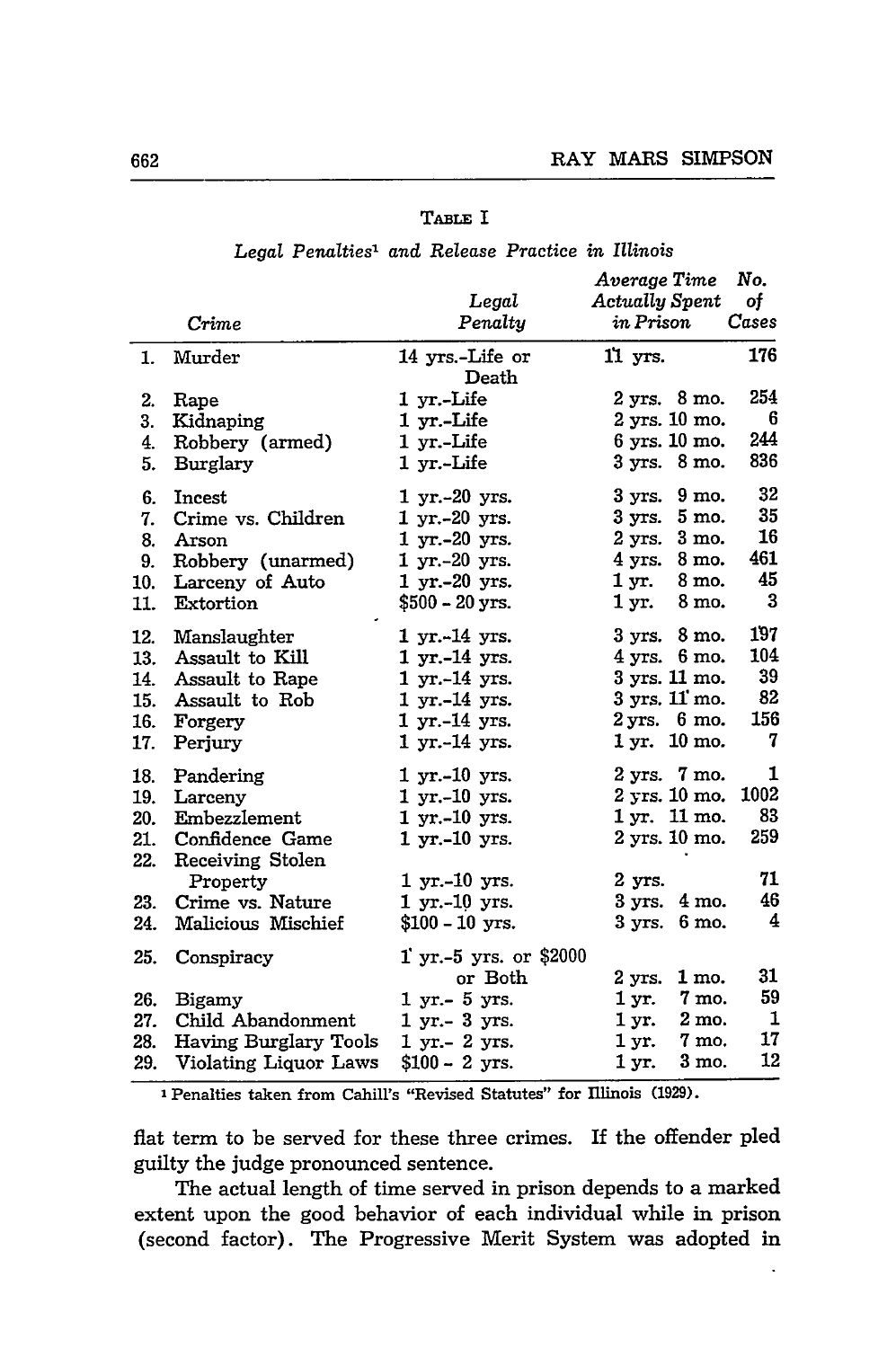Illinois in 1920. This system operates to reduce the "final setting" made **by** the Parole Board if the inmate maintains good behavior while in prison. Since the highest number of violations of prison rules was found **by** the author to be only **.05** violations per man per month for any crime group (or an average of about one violation of rules every year and a half) it seems evident that the merit system serves to reduce the time spent in prison fairly uniformly for the different crime groups under consideration. Since the reductions in time made by the merit system depend upon an arbitrary scale devised by a special committee in **1920** it seems evident that the whole system needs to be thoroughly investigated to determine the part it plays in reducing the sentences established **by** the law. Shrewd criminals are wise enough to keep out of trouble in prison in order to secure marked reductions in time to be served. The recommendations made by the Warden to the Parole Board usually include the so-called "good time allowance."

A third complicating factor was introduced in July **1933 by** the establishment of two Diagnostic Depots. These depots are supervised by the State Criminologist who issues reports on each in-coming prisoner after precursory studies by the sociologist, psychologist and psychiatrist. These reports are given to the Parole Board at the expiration of the first year in prison. Since these reports are designedly couched in vague generalizations they lose much of their intended effectiveness.

A fourth factor to be mentioned is the report of the "Parole Actuary." During the past three years a staff of three "actuaries" has been employed to balance favorable factors against unfavorable items in each case history and make reports to the Parole Board concerning the probability of success or failure following release. A statistical technique is superimposed upon the case history method.

The report of the Parole Board is the fifth factor involved. The final decision (excluding the pardoning power of the Governor) concerning the amount of time to be spent in prison **by** each inmate is made by this board consisting of seven members. At the expiration of the first year in prison each offender is interviewed **by two** or three members of this board and a definite sentence is imposed. Friends and relatives are permitted to appear before the board in behalf of the prisoner at that time. The Parole Board takes into consideration the recommendations of the Warden, the Criminologist and the Parole Actuary in preparing its final decision. In certain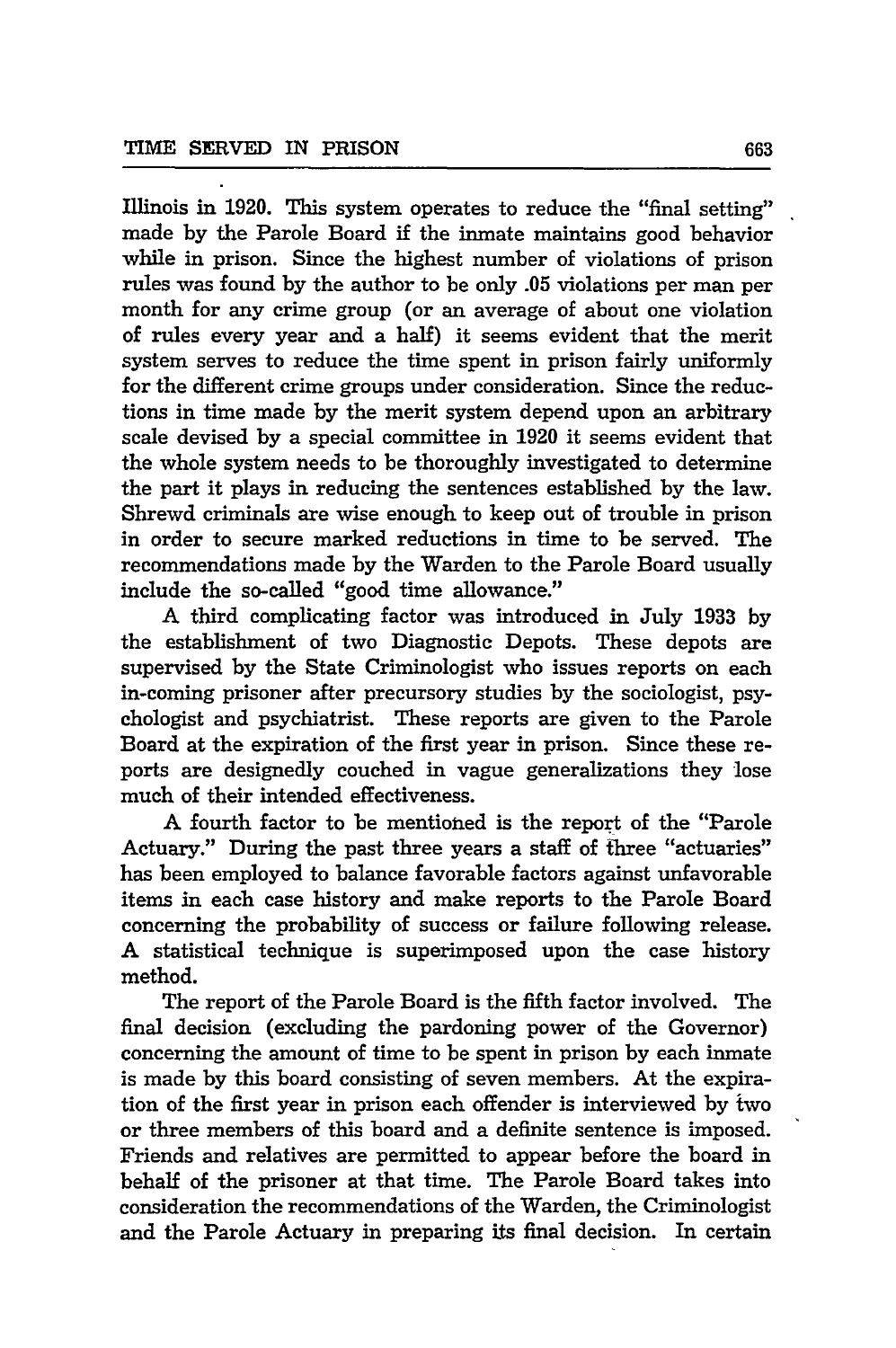cases the States Attorney or the Prosecuting Attorney make recommendations at the time of committment. These recommendations are also considered **by** the Parole Board.

The combined influence of the foregoing five factors or agencies is reflected in the accompanying tables which show the amounts of time actually spent in prison for various crimes. Table **II** gives a more detailed analysis of release practices in Illinois. In this table the influence exerted **by** the past criminal record of each crime group is shown. For example, in the column marked "no previous record" it will be noted that **136** murders actually served an average of only **11** years and **1** month for their crimes. In the next column on the right one is surprised to learn that 22 murderers who had previously been in jail served an average of only **10** years **7** months in the penitentiary. In another column one murderer is listed who previously had served time in three penal institutions. However, in spite of this bad past record he served only **8** years and three months in Joliet prison.

In New York State under the Baumes Law **(1926)** chronic offenders receive life sentences. Usually a fourth offender is considered as a chronic offender and is given a life sentence. At the bottom of the seventh column in Table **H** it is interesting to note that the average time spent in prison **by 56** individuals who previously had been incarcerated in four or more penal institutions **was 5** years and **8** months!

The six kidnapers in Table II served an average of only 2 years and **10** months in prison for their crimes.

It is evident from the data in Table **H** that the penalty for a given crime becomes increasingly severe as the amount of recidivism increases. One more example should make this clear. Armed robbers with no previous record served only **5** years and **9** months in prison; while those who had been in three penal institutions on prior occasions served an average of **9** years and **6** months.

In Illinois it is evident that administrators of the law tend to emphasize the minimum requirements and to discount the maximum requirements. The information presented in this article makes this conclusion very evident. Furthermore, the administration of the law is not consistent with the legal penalties imposed **by** the law. The culprit may be required to serve about the same amount of time in prison regardless of whether the law sets the punishment at from one to fourteen years or from one year to life in the penitentiary.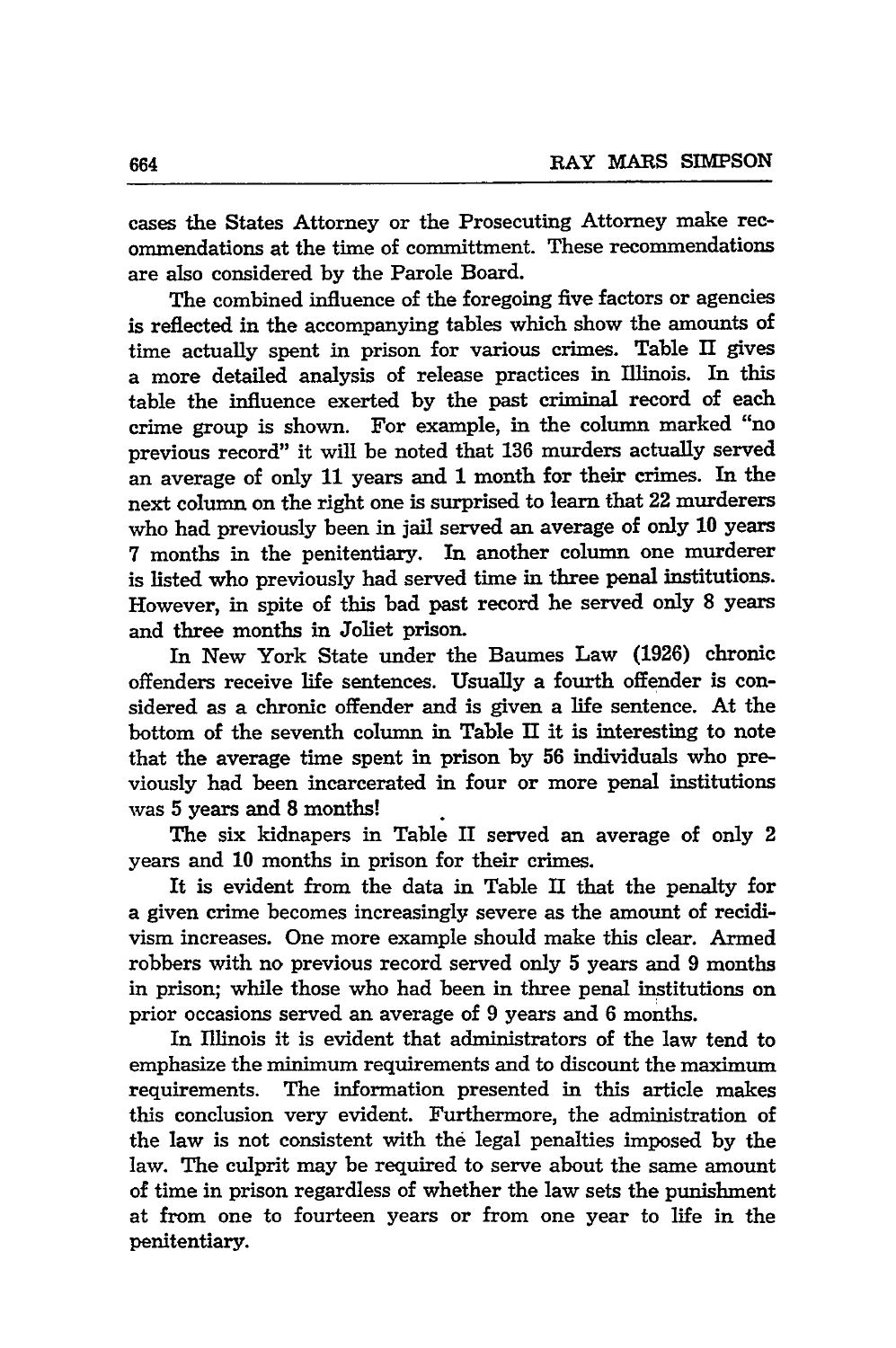$\cdot$ 

#### **TABLE** II

#### *Number of Years Served in Prison* (4279 cases)

|                                          |                                                           |              | No<br><b>Previous</b><br>Record |                                                        | Jail<br>Term<br>Before |              | One Penal<br>Institution<br><b>Before</b> |  |
|------------------------------------------|-----------------------------------------------------------|--------------|---------------------------------|--------------------------------------------------------|------------------------|--------------|-------------------------------------------|--|
|                                          | Crime                                                     | Aver-<br>age | Num-<br>ber                     | Aver-<br>age<br>Yrs. Mo. Cases Yrs. Mo. Cases Yrs. Mo. | Num-<br>ber            | Aver-<br>age | Num-<br>ber<br>Cases                      |  |
|                                          | 1. Murder 11-1                                            |              | 136                             | $10 - 7$                                               | 22                     | $11 - 9$     | 16                                        |  |
| 2.                                       | Robbery (armed) $\ldots \ldots 5-9$                       |              | 99                              | $7 - 1$                                                | 56                     | $7 - 6$      | 65                                        |  |
| 3.                                       | Robbery (unarmed) $\ldots$ 4-0                            |              | 223                             | $4 - 8$                                                | 100                    | 5-7          | 107                                       |  |
| 4.                                       | Incest $3-8$                                              |              | 30                              | $6 - 1$                                                | 1                      | .            | $\ddot{\phantom{0}}$                      |  |
|                                          | 5. Assault to Rape $3-5$                                  |              | 25                              | $4 - 7$                                                | 9                      | $5 - 0$      | 4                                         |  |
| 6.                                       | Manslaughter $\ldots \ldots \ldots 3-4$                   |              | 165                             | 4-11                                                   | 23                     | 6–5          | 7                                         |  |
|                                          | 7. Assault to Murder 3-4                                  |              | 50                              | $5-2$                                                  | 20                     | $5 - 8$      | 23                                        |  |
| 8.                                       | Malicious Mischief  3-3                                   |              | 2                               | $1 - 2$                                                | 1                      | $\ddotsc$    | $\ddot{\phantom{a}}$                      |  |
|                                          | 9. Assault to Rob $3-0$                                   |              | 46                              | $4 - 4$                                                | 14                     | $5 - 5$      | 16                                        |  |
| 10.                                      | Crime against Children 2-11                               |              | 25                              | $4 - 0$                                                | 6                      | 7-3          | 4                                         |  |
| 11.                                      | Kidnaping $\ldots \ldots \ldots \ldots 2$ -10             |              | 6                               | .                                                      | $\ddot{\phantom{0}}$   | $\ddotsc$    | . .                                       |  |
| 12.                                      | Crime against Nature 2-9                                  |              | 31                              | $-4-3$                                                 | 6                      | 4–7          | 8                                         |  |
| 13.                                      | Pandering  2-7                                            |              | 1                               | $\ddotsc$                                              | $\ddot{\phantom{0}}$   | $\ddotsc$    | $\ddot{\phantom{0}}$                      |  |
|                                          | 14. Burglary  2-4                                         |              | 374                             | 3-6                                                    | 151                    | 4-8          | 201                                       |  |
| 15.                                      | Rape  2-2                                                 |              | 198                             | $3 - 0$                                                | 26                     | 5-0          | 27                                        |  |
| 16.                                      | Larceny  2-2                                              |              | 505                             | 2-9                                                    | 191                    | 3-7          | 208                                       |  |
| 17.                                      | Arson  2-1                                                |              | 12                              | 5-4                                                    | 1<br>÷.                | $2 - 3$      | 3                                         |  |
| 18.                                      | Confidence Game $\ldots \ldots$ 2-1                       |              | 122                             | $5 - 11$                                               | 46                     | $3 - 10$     | 59                                        |  |
| 19.                                      | $\text{Forgery} \dots \dots \dots \dots \dots \dots 1-11$ |              | 104                             | 2-9                                                    | 17                     | $3 - 10$     | 25                                        |  |
| 20.                                      | $Embezzlement$ 1-11                                       |              | 75                              | $1-5$                                                  | 3                      | $2 - 10$     | 4                                         |  |
| 21.                                      | Extortion $\ldots \ldots \ldots \ldots \ldots 1-8$        |              | 3                               | .                                                      | $\ddot{\phantom{0}}$   | $\ddotsc$    | $\ddot{\phantom{0}}$                      |  |
| 22.                                      | Conspiracy $1-7$                                          |              | 20                              | $2 - 3$                                                | 2                      | 3-3          | 4                                         |  |
| 23.                                      | Receiving Stolen Property 1-6                             |              | 42                              | 1-10                                                   | 14                     | 3-4          | 12                                        |  |
| 24.                                      |                                                           |              | 48                              | $1 - 11$                                               | 5                      | $2 - 5$      | 6                                         |  |
| 25.                                      | Larceny of Auto 1-5                                       |              | 24                              | $1 - 10$                                               | 16                     | $1 - 10$     | 4                                         |  |
| 26.                                      | Having Burglary Tools 1-5                                 |              | 8                               | 1-9                                                    | 1                      | $1 - 8$      | 3                                         |  |
| 27.                                      | Child Abandonment  1-2                                    |              | 1                               | $\ddotsc$                                              | $\ddot{\phantom{a}}$   | .            | ٠.                                        |  |
| 28.                                      |                                                           |              | 4                               | $2 - 4$                                                | 2                      | $\ddotsc$    | $\ddot{\phantom{0}}$                      |  |
| 29.                                      | Violating Liquor Laws                                     |              | $\ddot{\phantom{0}}$            | 1-3                                                    | 11                     | 1-5          | 1                                         |  |
|                                          | Total Number of Cases                                     |              | 2379                            |                                                        | 744                    |              | 807                                       |  |
| Average Number Years Served 3 yrs. 2 mo. |                                                           |              |                                 |                                                        | 3 yrs. 10 mo.          | 4 yrs. 9 mo. |                                           |  |

 $\ddot{\phantom{0}}$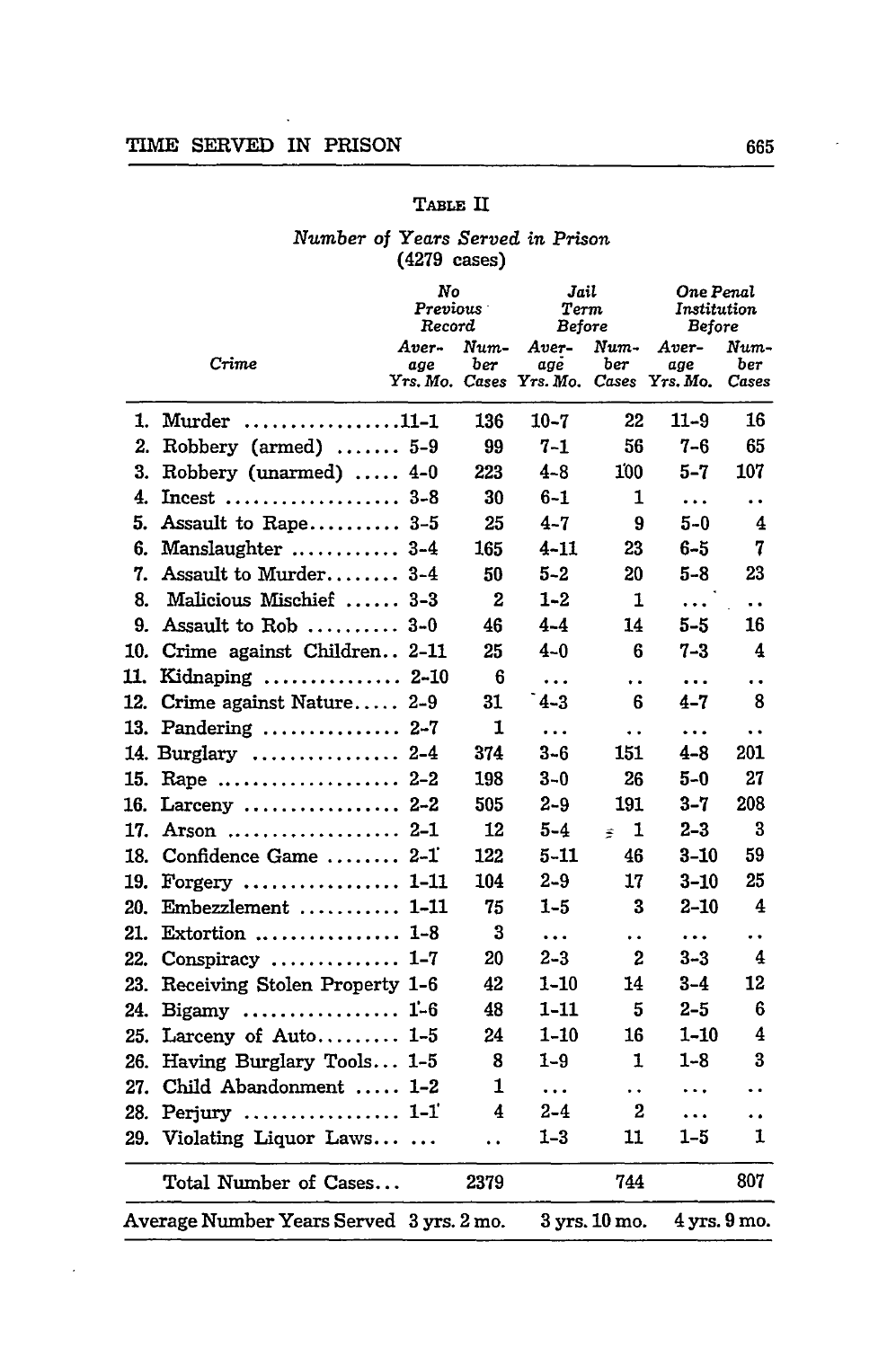### **TABLE** II (Continued)

#### *Number of Years Served in Prison* (4279 cases)

|                  | Two Penal<br>Institutions<br>Before |                      |                          | Four or More<br>Three Penal<br>Institutions<br>Penal Institu-<br>Before<br>tions Before |                          | TOTALS<br>for 4279<br>Prisoners |                          |                      |
|------------------|-------------------------------------|----------------------|--------------------------|-----------------------------------------------------------------------------------------|--------------------------|---------------------------------|--------------------------|----------------------|
|                  | Aver-<br>age<br>Yrs. Mo.            | Num-<br>ber<br>Cases | Aver-<br>age<br>Yrs. Mo. | Num-<br>ber<br>Cases                                                                    | Aver-<br>age<br>Yrs. Mo. | Num-<br>ber<br>Cases            | Aver-<br>age<br>Yrs. Mo. | Num-<br>ber<br>Cases |
| $1. \ldots 8-3$  |                                     | $\mathbf{1}$         | $8 - 3$                  | $\mathbf{1}$                                                                            | .                        | .                               | $11 - 0$                 | 176                  |
| $2. \ldots 8-6$  |                                     | 14                   | $9 - 6$                  | 6                                                                                       | 8–8                      | 4                               | $6 - 10$                 | 244                  |
| $3. \ldots 5-7$  |                                     | 25                   | $6-2$                    | 4                                                                                       | $7 - 1$                  | 2                               | $4 - 8$                  | 461                  |
| 4.<br>$\cdots$   | $4 - 3$                             | $\mathbf{1}$         | .                        |                                                                                         |                          | . .                             | $3 - 9$                  | 32                   |
| $5. \ldots$      | $8 - 3$                             | 1                    |                          |                                                                                         |                          | . .                             | $3 - 11$                 | 39                   |
| $6. \ldots$      | $6-9$                               | $\mathbf{2}$         |                          |                                                                                         |                          | . .                             | $3 - 8$                  | 197                  |
| $7. \ldots 6-4$  |                                     | 9                    | 8–3                      | 1                                                                                       | $5 - 7$                  | 1                               | 4-6                      | 104                  |
| $8. \ldots$      | $\sim$ .                            | . .                  |                          | . .                                                                                     | 6-3                      | 1                               | 3-6                      | 4                    |
|                  | $9. \ldots 6-11$                    | 5                    |                          |                                                                                         | 8–3                      | 1                               | $3 - 11$                 | 82                   |
| 10.<br>$\ddots$  | $\ddotsc$                           | $\ddot{\phantom{0}}$ |                          |                                                                                         |                          | $\ddot{\phantom{0}}$            | $3 - 5$                  | 35                   |
| 11.<br>$\ldots$  |                                     | . .                  |                          |                                                                                         |                          |                                 | $2 - 10$                 | 6                    |
| $12. \ldots 6-3$ |                                     | 1                    |                          |                                                                                         |                          |                                 | $3 - 4$                  | 46                   |
| $13. \ldots$     | $\overline{1}$                      | $\ddot{\phantom{0}}$ |                          | . .                                                                                     |                          | . .                             | $2 - 7$                  | 1                    |
| $14. \ldots 6-0$ |                                     | 72                   | 7-3                      | 23                                                                                      | 6–5                      | 15                              | $3 - 8$                  | 836                  |
| $15. \ldots$     | $8 - 3$                             | $\overline{2}$       | 12-9                     | 1                                                                                       | .                        | $\ddot{\phantom{0}}$            | $2 - 8$                  | 254                  |
| $16. \ldots 4-5$ |                                     | 53                   | $4 - 10$                 | 19                                                                                      | $4 - 11$                 | 26                              | $2 - 10$                 | 1002                 |
| $17. \ldots$     | $\ddotsc$                           | $\ddot{\phantom{a}}$ | .                        | $\ddot{\phantom{0}}$                                                                    | $\ddotsc$                | $\ddot{\phantom{0}}$            | $2 - 3$                  | 16                   |
| $18. \ldots 3-9$ |                                     | 21                   | 4-3                      | 9                                                                                       | $4 - 0$                  | 2                               | $2 - 10$                 | 259                  |
| $19. \ldots 5-0$ |                                     | 9                    |                          | . .                                                                                     | 8-3                      | 1                               | $2 - 6$                  | 156                  |
| $20. \ldots$     | $2 - 10$                            | 1                    |                          | . .                                                                                     |                          |                                 | $1 - 11$                 | 83                   |
| 21.<br>$\ldots$  | $\ddotsc$                           | $\ddot{\phantom{0}}$ | .                        | . .                                                                                     |                          |                                 | $1 - 8$                  | 3                    |
| $22. \ldots$     | $3 - 1$                             | 3                    | 2-6                      | 2                                                                                       |                          |                                 | $2 - 1$                  | 31                   |
| $23. \ldots$     | 4-3                                 | $\mathbf{1}$         | $5 - 2$                  | 2                                                                                       |                          |                                 | $2-0$                    | 71                   |
| 24.<br>$\ddots$  | $\ddotsc$                           | $\ddot{\phantom{0}}$ |                          | . .                                                                                     |                          |                                 | $1 - 7$                  | 59                   |
| 25.              | $\ldots$ 2-0                        | ľ                    | .                        | . .                                                                                     |                          | . .                             | $1 - 8$                  | 45                   |
| $26. \ldots$     | 1-9                                 | 2                    | 1-5                      | 1                                                                                       | 1-9                      | $\bf{2}$                        | $1 - 7$                  | 17                   |
| 27.<br>$\cdots$  |                                     | . .                  |                          |                                                                                         |                          | . .                             | $1-2$                    | $\mathbf{1}$         |
| $28. \ldots$     |                                     |                      |                          | . .                                                                                     | 3-8                      | 1                               | $1 - 10$                 | 7                    |
| $29. \ldots$     | $\ddotsc$                           | . .                  |                          | $\ddot{\phantom{a}}$                                                                    |                          |                                 | $1 - 3$                  | 12                   |
|                  |                                     | 224                  |                          | 69                                                                                      |                          | 56                              |                          | 4279                 |
|                  | 5 yrs. 6 mo.                        |                      | 6 yrs. 2 mo.             |                                                                                         | 5 yrs. 8 mo.             |                                 |                          |                      |